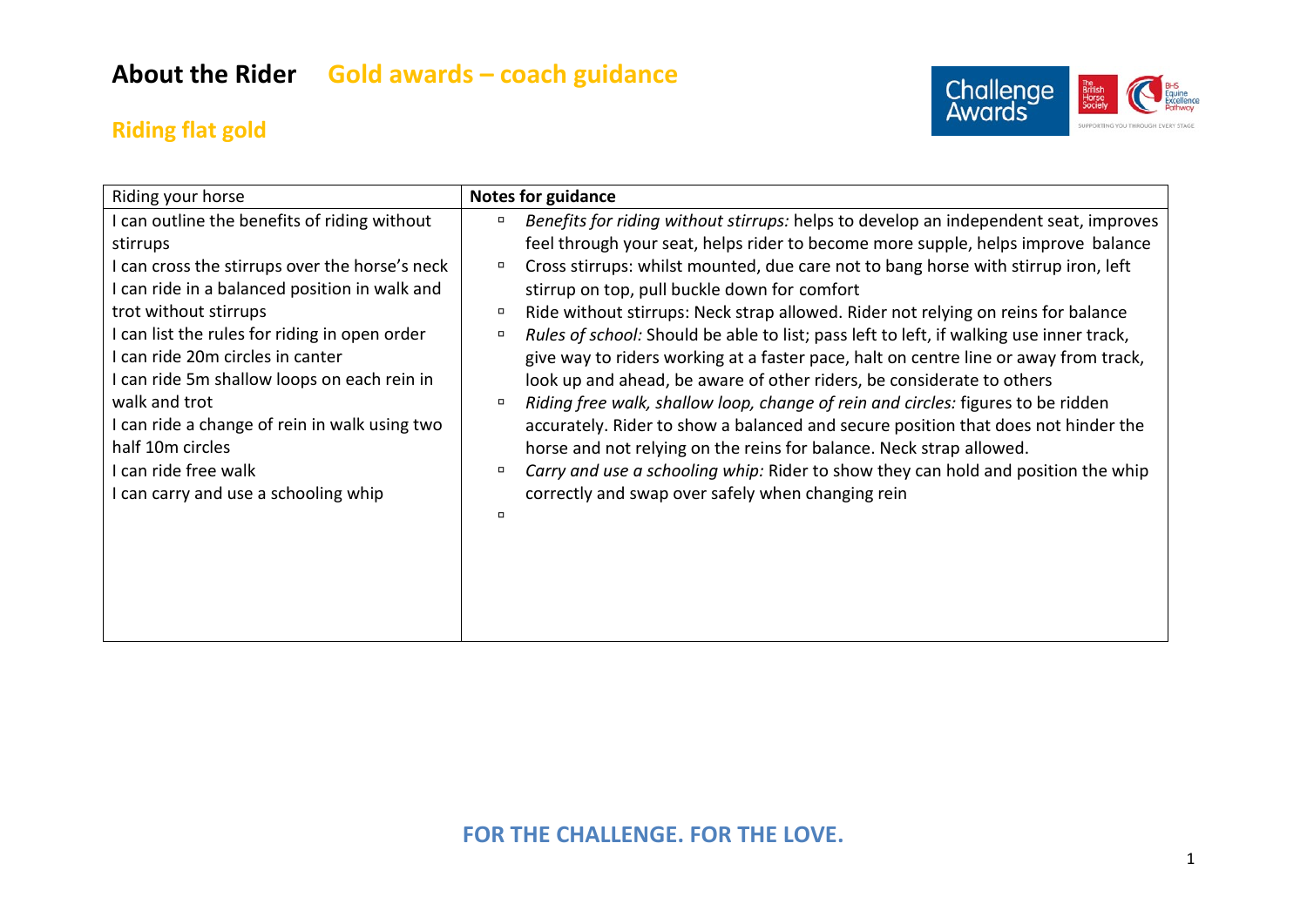

## **Riding jump gold**

|                                                                                                                                                                                                                                                                                                                                                                                                                                                                                                                                    | <b>Notes for guidance</b>                                                                                                                                                                                                                                                                                                                                                                                                                                                                                                                                                                                                                                                                                                                                                                                                                                                                                                                                                                                                                                                                                                                                                                                                                                                                                                                                                                                                                                                                                                |
|------------------------------------------------------------------------------------------------------------------------------------------------------------------------------------------------------------------------------------------------------------------------------------------------------------------------------------------------------------------------------------------------------------------------------------------------------------------------------------------------------------------------------------|--------------------------------------------------------------------------------------------------------------------------------------------------------------------------------------------------------------------------------------------------------------------------------------------------------------------------------------------------------------------------------------------------------------------------------------------------------------------------------------------------------------------------------------------------------------------------------------------------------------------------------------------------------------------------------------------------------------------------------------------------------------------------------------------------------------------------------------------------------------------------------------------------------------------------------------------------------------------------------------------------------------------------------------------------------------------------------------------------------------------------------------------------------------------------------------------------------------------------------------------------------------------------------------------------------------------------------------------------------------------------------------------------------------------------------------------------------------------------------------------------------------------------|
| can describe different types of jumps<br>can recognise which direction a fence<br>should be jumped<br>can describe the affects an unbalanced<br>rider can have on a horse's jump<br>I can plan a route around a course of fences<br>I can jump in a secure, balanced position:<br>a) a cross pole from canter (50cms)<br>b) an upright fence from canter<br>(50cm)<br>c) a spread fence from canter<br>(50cm)<br>d) a course of five single fences<br>(includingcross poles, uprights and spread<br>from canter (50cms)<br>fences) | Types of jump: one single rail and one spread type from the following; cross pole,<br>α<br>straight bar upright, ascending spread, parallel spread<br>Direction of jumping: awareness of where the number for the fence is positioned,<br>$\Box$<br>or red/white flags, some fences can only be jumped in one direction (e.g. ascending<br>spreads)<br>Unbalanced rider: two of the following; a balanced rider can plan smoother turns<br>$\Box$<br>and straighter lines this helps maintain balance of horse, a balanced rider helps<br>keep a horse straight so the horse can judge when to take off, horse is less likely to<br>trip, stumble or knock a pole, horse less likely to run out or refuse, leaning forward<br>too much, or being unbalanced after landing puts extra weight/strain on horse's<br>front legs, horse's getaway may be unbalanced so preparation for next fence is<br>hindered<br>Planning a route: assistance from coach to help walk a course of fences, participant<br>$\Box$<br>should show basic knowledge of lines, turns and speed<br>Jumping: Participants to show a secure and balanced position that does not hinder<br>the horse. Emphasis is on an independent position with the rider not relying on the<br>reins for balance. Neck straps are allowed. Participants should be able to<br>demonstrate riding balanced turns, approaches and getaways to all fences and<br>recognise and change the canter lead when required, be in balance with the horse<br>over the fences. |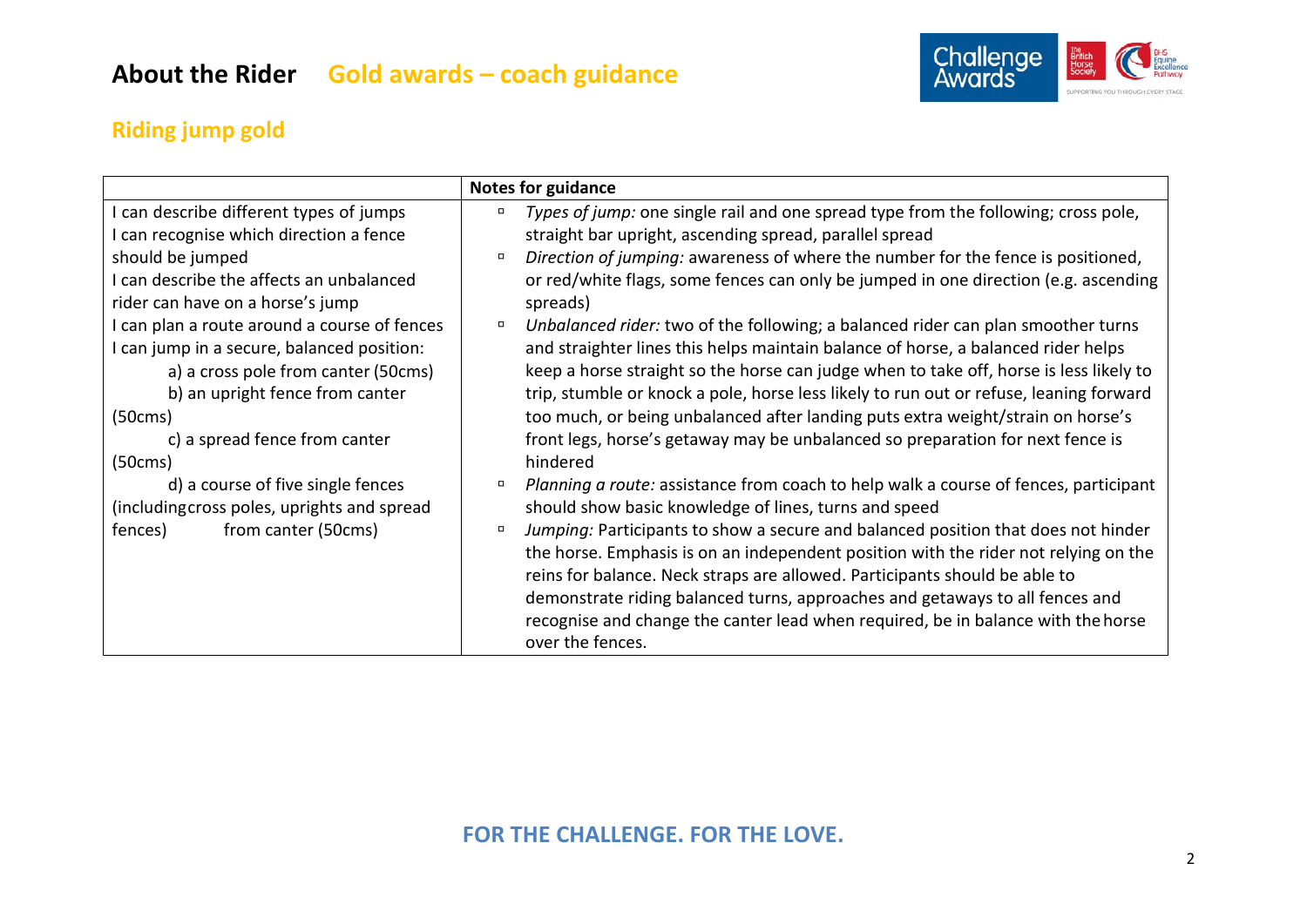

## **Riding fit gold**

|                                                                                                                                                                                                                                                                                                                                                                                                                                                                              | <b>Notes for guidance</b>                                                                                                                                                                                                                                                                                                                                                                                                                                                                                                                                                                                                                                                                                                                                                                                                                                                                                                                                                                                                                                                                                                                                                                                                                                                                                                                                           |
|------------------------------------------------------------------------------------------------------------------------------------------------------------------------------------------------------------------------------------------------------------------------------------------------------------------------------------------------------------------------------------------------------------------------------------------------------------------------------|---------------------------------------------------------------------------------------------------------------------------------------------------------------------------------------------------------------------------------------------------------------------------------------------------------------------------------------------------------------------------------------------------------------------------------------------------------------------------------------------------------------------------------------------------------------------------------------------------------------------------------------------------------------------------------------------------------------------------------------------------------------------------------------------------------------------------------------------------------------------------------------------------------------------------------------------------------------------------------------------------------------------------------------------------------------------------------------------------------------------------------------------------------------------------------------------------------------------------------------------------------------------------------------------------------------------------------------------------------------------|
| I know why riders should be physically fit<br>I can describe how to find my neutral<br>pelvis<br>I know why squats are beneficial to my<br>riding position<br>I can describe a movement that will help<br>to strengthen my upper body<br>I can list ways to improve my<br>cardiovascular fitness<br>I can describe how to stretch my<br>hamstrings<br>I can describe how to stretch my glutes<br>I can give reasons why exercises and<br>stretches are beneficial for riders | Fitness: A rider with a good level of fitness will find it easier to maintain their<br>balance and position, and support their horse's balance and straightness. They will<br>get less out of breath during their riding. The rider should find it easier to sit<br>symmetrically, which allows the horse Overall, this reduces the risk of injury to horse<br>and rider<br>Neutral pelvis: they can describe, or show you, how to move tuck the pelvis under,<br>or lifted at the back; neutral is half way between this range of movement<br>Squats: strengthen the whole body; but more specifically the lower back, glutes and<br>hamstrings; all used when riding<br>Strengthening the upper body: can describe elbow tucks or cobra exercise (both<br>page 15 of information booklet), or other exercise that would have similar benefit<br>Improve cardiovascular fitness: cycle, jog, long walks over varying terrain, swim,<br>reformer (suggestions on page 7 of information booklet)<br>Hamstring stretch: describe movement on page 17 of information booklet, or<br>$\Box$<br>another type of hamstring stretch<br>Glute stretch: describe movement on page 17 of information booklet, or another<br>type of hamstring stretch<br>Benefits of exercises and stretches: keep muscles a healthy length, to prevent injury,<br>to prevent aches and pains |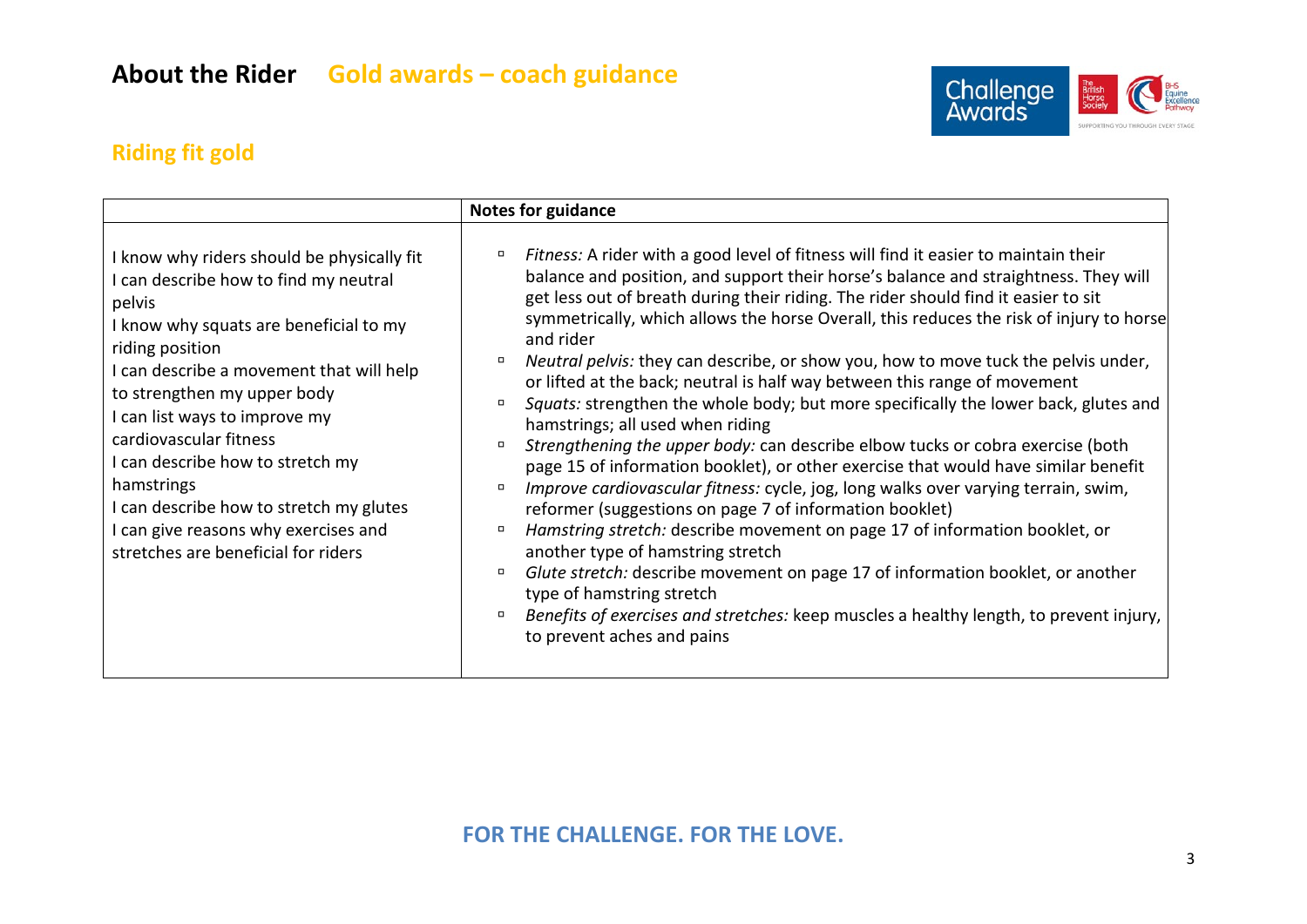

### **Riding out safely gold**

|                                                | <b>Notes for guidance</b>                                                                                                                                                  |
|------------------------------------------------|----------------------------------------------------------------------------------------------------------------------------------------------------------------------------|
| I can list relevant legislation relating to    | Legislation: An awareness of legislation for their country of residence (England,                                                                                          |
| where I can ride my horse in the countryside   | Scotland, Wales, Northern Ireland, Republic of Ireland), and any regional legislation                                                                                      |
| I can describe how to ride across farmland     | if applicable                                                                                                                                                              |
| I can give reasons why hi-viz clothing should  | Riding across farmland: use existing paths or tracks; keep to the edge of a field, ride<br>$\Box$                                                                          |
| be worn when hacking in the countryside        | along any unworn ground providing this does not damage crops, using parallel or                                                                                            |
| I can list some safety considerations before   | alternative routes on neighbouring land, be considerate in wet weather                                                                                                     |
| riding out as a group                          | Hi vis clothing: help to stand out against foliage, help to stand out for other users<br>$\Box$                                                                            |
| I can control my horse in walk, trot and       | (walkers, cyclists, low flying aircraft), if you were to be separated from your horse it                                                                                   |
| canter in an open area in a group              | helps anyone looking for you to find you                                                                                                                                   |
| I can demonstrate how to ride up and down      | Safety considerations: three of the following; relevant insurance (public liability<br>$\Box$                                                                              |
| hills                                          | minimum), tell someone where you are going and how long you are expecting to                                                                                               |
| I can ride out safely in a group               | be, carry a fully charged mobile with ICE details, take a map if a new route, ride                                                                                         |
| I can dismount and remount from the            | with a friend, walk the route if a new route, long sleeved top to protect from                                                                                             |
| offside                                        | trees/sun, check tack for safety and fit, check horse's shoes, wear hi-vis, check for                                                                                      |
| I can open, ride (or lead) through, and close, | low-flying aircraft if necessary, ID tag.                                                                                                                                  |
| a gate                                         | Riding in a group: minimum of three riders, under instruction of a ride leader/coach                                                                                       |
| I can find a suitable route to ride on a local | who is on the ride, ride leader to instruct when/where to trot/canter, participant                                                                                         |
| map                                            | should be aware not to go too fast, or fall behind, maintain a safe distance between                                                                                       |
|                                                | others, stick to the path/trail, ride in light seat for canter                                                                                                             |
|                                                | Up and down hills: Should demonstrate lean forward for uphill/lean back for<br>$\Box$                                                                                      |
|                                                | downhill. Awareness of quicker pace for uphill, slower for downhill, ground                                                                                                |
|                                                | considerations ie if it's slippy try to find an alternative route instead. If unable to                                                                                    |
|                                                | actually ride over hills, this can be a demonstration and discussion                                                                                                       |
|                                                | Riding out safely: minimum of three riders under instruction of a ride leader/coach.<br>Awareness of maintaining a safe distance between other riders, length of stirrups, |

#### **FOR THE CHALLENGE. FOR THE LOVE.**